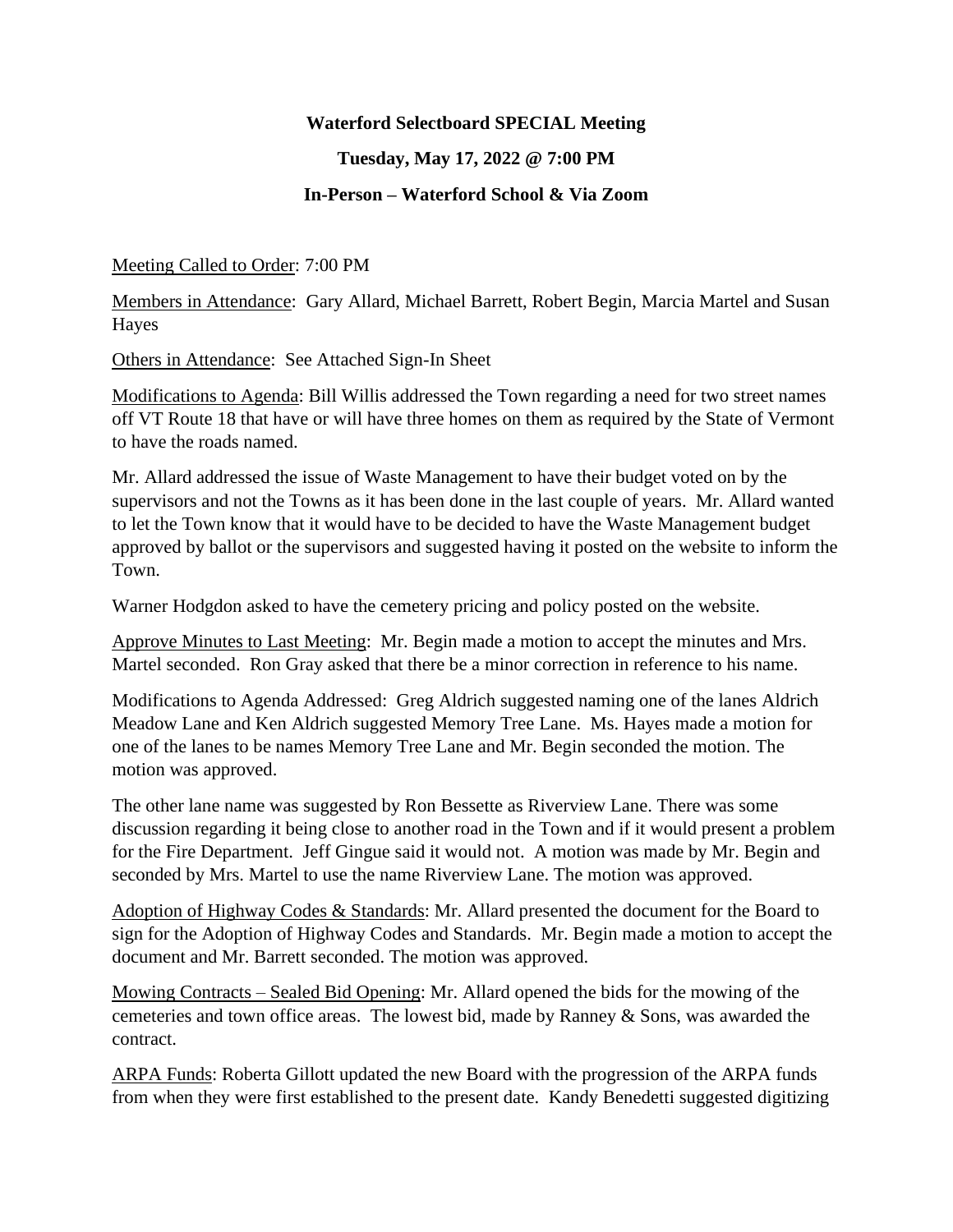the land records and repairing the library porch with part of the funds. Mrs. Benedetti will work on getting quotes for the digitizing and present to the next Board meeting.

Assistant Treasurer/Bookkeeper Hiring Request: Ms. Gonyaw requested an assistant treasurer and appointed Marcel LaPierre. The Board approved the appointment of Mr. LaPierre to the position of Assistant Treasurer and after the meeting the Board held an executive session to set the salary of \$38.00/hr.

Highway: There was one bid for gravel prices. The Board requested to see more bids but there was no one there from the Highway Department so the approval of the gravel bid would be deferred to the next meeting.

Town Email (Microsoft 365 v. Google Workspace): Mr. Barrett presented the option of Microsoft 365 being cheaper and user friendly. A motion was made by Mr. Begin and seconded by Ms. Hayes to use Microsoft as the Town's new email system.

Festival Permits: There were three permits presented to the Board. The Northeastern Speedway Reunion to be held July 15-17. A motion was made by Mr. Barrett and seconded by Mr. Begin to approve the permit. The motion was approved. Second, was the Library Block Party for June 10. A motion was made by Mrs. Martel and second by Ms. Hayes to approve the permit. The motion was approved. The last one was for Mr. Mosholder to hold a wedding at the Pine Grove Picnic Area. After review of the permit, it was notice that there was no correspondence from Great River Hydro granting permission. A motion was made by Ms. Hayes contingent on the fact that Mr. Mosholder obtain written confirmation from Great River Hydro, seconded by Mr. Begin. The motion was approved.

Driveway Permits: There were three permits. The first was from Rebecca Koeppl. As the Board did not feel the marking of where the driveway was and nobody was there to address where the driveway was the permit was put on hold. The next one was for James Gutro. Mr. Barrett made a motion to approve the permit and seconded by Mr. Begin. The motion was approved. The last one was from Cameron Corliss. Mr. Barrett made a motion to approve the permit and seconded by Mr. Begin. The motion was approved.

Dog Licenses: The Warrant was presented to the Board from the Town Clerk for signature.

Citizens' Concerns: The Board addressed Clem Gray's letter regarding the highway department. The Board discussed each issue of concern but after viewing them they thought it would be best that the highway department be present to have both sides.

Mr. Stahler addressed the issue of the roads getting wider in some areas. Mr. Allard stated that there needs to be caution of roads encroaching onto land owner's property.

Mr. Allard brought up the issue of the unapproved loans and how the Board would need a legal opinion to decide on the issue.

Ron Gray addressed the issue of the Delinquent Tax Collector's report on the website and how it should not have gone on there. Howard Remick stated that it should have gone in the Town Report and since it was not done in time that the report was sent to the website.